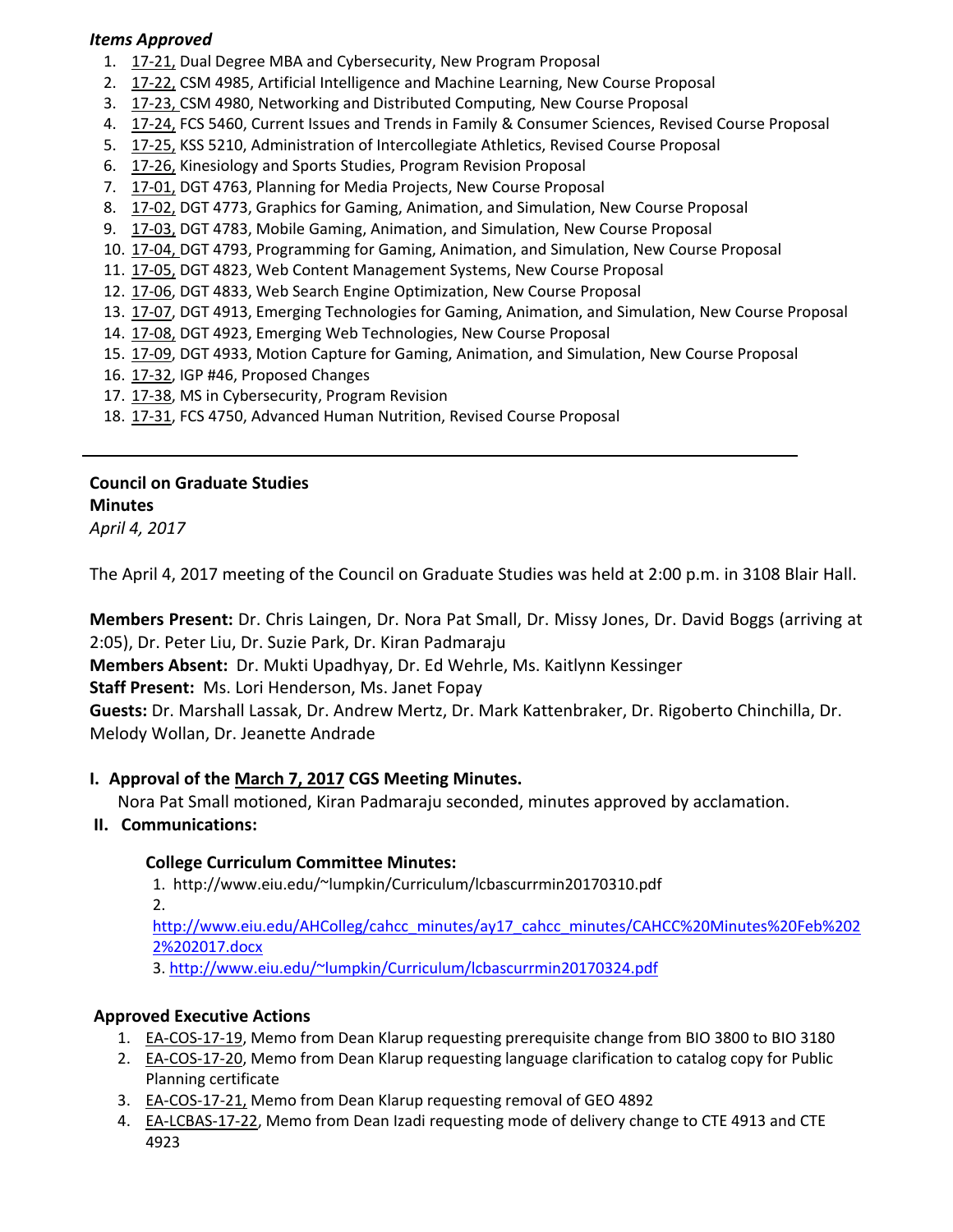5. EA-[CEPS](http://castle.eiu.edu/eiucgs/exec-actions/EA-LCBAS-17-23.pdf)-17-23, Memo from Dean Jackman requesting the degree name for the Specialist in Educational Administration change to Educational Leadership

#### **III. Items Added to the Agenda:**

- 1. 17-[29,](http://castle.eiu.edu/eiucgs/currentagendaitems/agenda17-29.pdf) BIO 4833, Neurobiology of Diseases, New Course Proposal
- 2. 17‐[30,](http://castle.eiu.edu/eiucgs/currentagendaitems/agenda17-30.pdf) BIO 4835, Advanced Neurobiology, New Course Proposal
- 3. 17‐[33,](http://castle.eiu.edu/eiucgs/currentagendaitems/agenda17-33.pdf) MUS 4760, Seminar and Practicum in Music Instruction, New Course Proposal
- 4. 17‐[34,](http://castle.eiu.edu/eiucgs/currentagendaitems/agenda17-34.pdf) MBA 5000A, Strategic Management, New Course Proposal
- 5. 17‐[35,](http://castle.eiu.edu/eiucgs/currentagendaitems/agenda17-35.pdf) MBA 5640A, Financial Management, New Course Proposal
- 6. 17‐[36,](http://castle.eiu.edu/eiucgs/currentagendaitems/agenda17-36.pdf) MBA 5880A, Seminar in Business Administration, New Course Proposal
- 7. 17‐[37,](http://castle.eiu.edu/eiucgs/currentagendaitems/agenda17-37.pdf) OPD 4765, Grant Writing for Organizations, New Course Proposal
- IV. Items Acted Upon: Chair Laingen requested some changes to policy by acting on 17-38 and 17-**31 at today's meeting while presenters were there, and voting on 17‐01 through 17‐09, request approved by acclamation.**
	- 1. 17‐[21,](http://castle.eiu.edu/eiucgs/currentagendaitems/agenda17-21.pdf) Dual Degree MBA and Cybersecurity, New Program Proposal

Drs. Melody Wollan and Rigoberto Chinchilla presented and council approved unanimously

2. 17‐[38,](http://castle.eiu.edu/eiucgs/currentagendaitems/agenda17-38.pdf) MS in Cybersecurity, Program Revision

Dr. Rigoberto Chinchilla presented the request to offer Cybersecurity in face-toface delivery. Council approved unanimously.

3. 17‐[22,](http://castle.eiu.edu/eiucgs/currentagendaitems/agenda17-22.pdf) CSM 4985, Artificial Intelligence and Machine Learning, New Course Proposal

Dr. Andrew Mertz presented and Council approved unanimously CSM 4985. Artificial Intelligence and Machine Learning. (3‐0‐3) Survey of methods and applications of artificial intelligence (AI) and machine learning. Topics could include: knowledge representation, neural networks, genetic algorithms, unsupervised learning, and ethical issues related to the use of AI. Prerequisites: A grade of "C" or better in MAT 2345 or MAT 2800, and "C" or better in CSM 2670, and "C" or better in MAT 3701

4. 17-[23,](http://castle.eiu.edu/eiucgs/currentagendaitems/agenda17-23.pdf) CSM 4980, Networking and Distributed Computing, New Course Proposal

Dr. Andrew Mertz presented and Council approved unanimously CSM 4980. Networking and Distributed Computing. (3‐0‐3) An overview of the concepts and algorithms in networking and distributed computing. Topics include protocol stacks, link, network, transport, and application layers, network management, network architecture, network abstractions, distributed algorithms, distributed environments, the client‐server model, the peer‐ to-peer model, and remote procedure calls. There will be case studies and analysis of existing systems. Prerequisite: A grade of "C" or better in CSM 3980

5. 17-[24,](http://castle.eiu.edu/eiucgs/currentagendaitems/agenda17-24.pdf) FCS 5460, Current Issues and Trends in Family & Consumer Sciences, Revised Course Proposal

Dr. Jeanette Andrade presented and council approved unanimously (3‐0‐3) Theory‐based examination of the emerging concerns and current issues and trends within the integrative discipline of family and consumer sciences. Prerequisites: None

6. 17-31, FCS 4750, Advanced Human Nutrition, Revised Course Proposal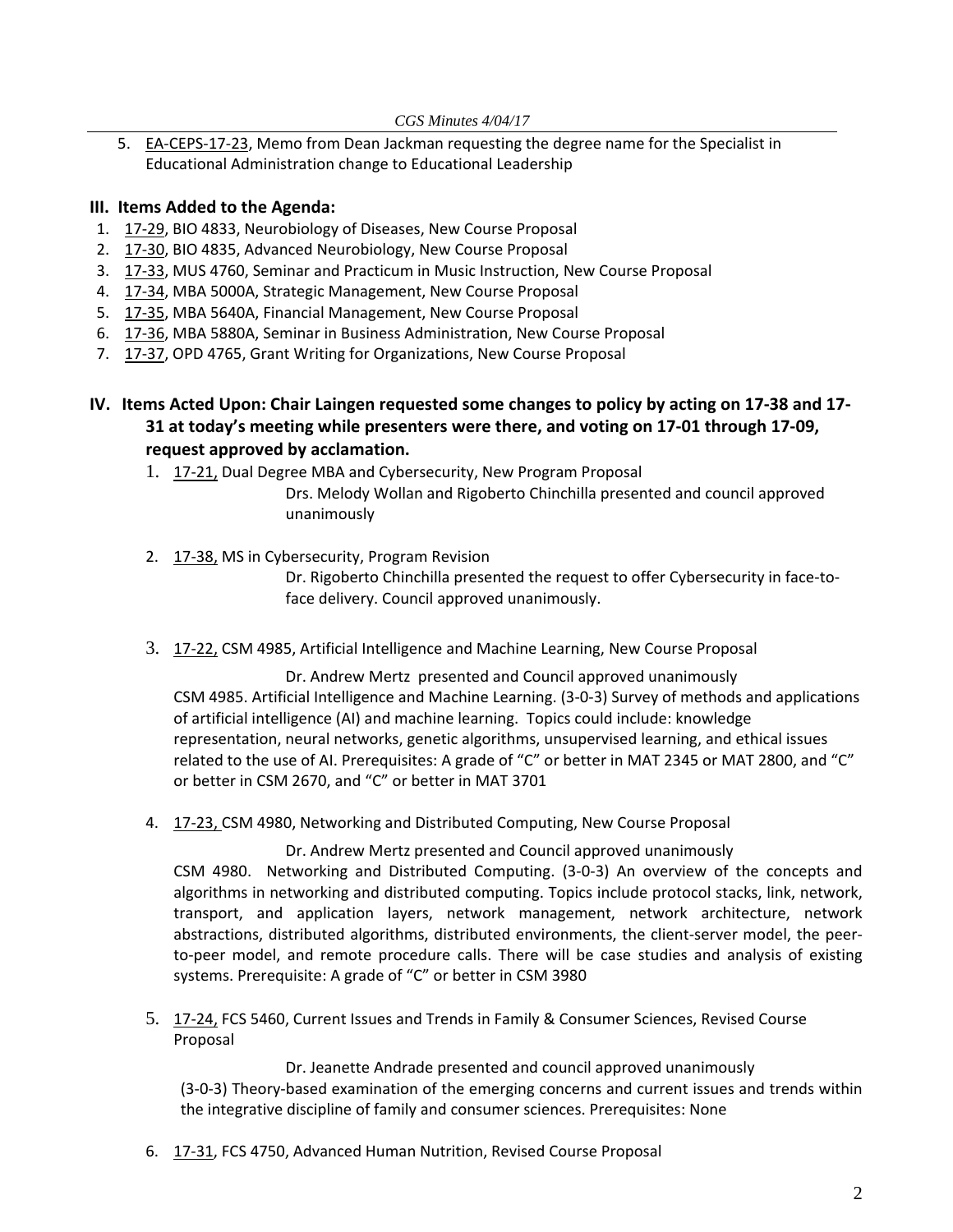Dr. Jeanette Andrade presented and council approved unanimously

(3‐0‐3) Emphasis on biochemical functions of nutrients in the study of human nutrition. Prerequisites: FCS 3755 or permission of the instructor

7. 17‐[25,](http://castle.eiu.edu/eiucgs/currentagendaitems/agenda17-25.pdf) KSS 5210, Administration of Intercollegiate Athletics, Revised Course Proposal

Dr. Mark Kattenbraker presented and council approved unanimously (3‐0‐3) Examination and analysis of essential management principles required for effective administration of intercollegiate athletics programs. Prerequisite: None

8. 17-[26,](http://castle.eiu.edu/eiucgs/currentagendaitems/agenda17-26.pdf) Kinesiology and Sports Studies, Program Revision Proposal

Dr. Mark Kattenbraker presented and council approved unanimously

9. 17‐[32,](http://castle.eiu.edu/eiucgs/currentagendaitems/agenda17-32.pdf) IGP #46, Proposed Changes

Registrar Amy Lynch presented and council approved unanimously

- 10. 17‐01 through 17‐09 were presented as a group by Dr. Peter Liu and council approved unanimously
	- [17](http://castle.eiu.edu/eiucgs/currentagendaitems/agenda17-01.pdf)‐01 DGT 4763. Costing and Planning for Media Projects. (3‐0‐3) A study of planning and costing for media projects. This course will focus on the study of estimating, costing, and planning for the capture and production of products specific to web, digital printing, video, gaming, animation, simulation, and photography. Course restricted to Digital Media majors and students in the MS in Technology. Prerequisites: A grade of "C" or better in MAT 2120G and AET 1363.
	- [17](http://castle.eiu.edu/eiucgs/currentagendaitems/agenda17-02.pdf)‐02 DGT 4773. Graphics for Gaming, Animation, and Simulation. (1‐4‐3) A study of the graphics file types used in gaming, animation, and simulation modeling. Emphasis will be on creation, manipulation, and conversion of graphics files for gaming, animation, and simulation for desktop and mobile devices. Prerequisite: A grade of "C" or better in CIT 3303
	- [17](http://castle.eiu.edu/eiucgs/currentagendaitems/agenda17-03.pdf)-03 DGT 4783. Mobile Gaming, Animation, and Simulation. (1-4-3) Mobile Gaming. A study of techniques and tools used in mobile gaming, animation, and simulation modeling. Emphasis will be on creation, manipulation, and publishing of mobile applications for gaming, animation, and simulation specific to mobile devices. Prerequisite: A grade of "C" or better in CIT 3303 or permission of instructor.
	- [17](http://castle.eiu.edu/eiucgs/currentagendaitems/agenda17-04.pdf)‐04 DGT 4793. Programming for Gaming, Animation, and Simulation. (1‐4‐3) A study of the programming languages used in gaming, animation, and simulation modeling. Emphasis will be on application of programming languages for gaming, animation, and simulation for desktop and mobile devices. Prerequisite: A grade of "C" or better in CIT 3303.
	- [17](http://castle.eiu.edu/eiucgs/currentagendaitems/agenda17-05.pdf)-05 DGT 4823. Web Content Management Systems. (2-2-3) A study of current web content management systems. Emphasis will be on creation and implementation of website tools for updating websites for educational, organizational, and/or personal purposes. Prerequisite: A grade of "C" or better in CIT 4813 or permission of instructor